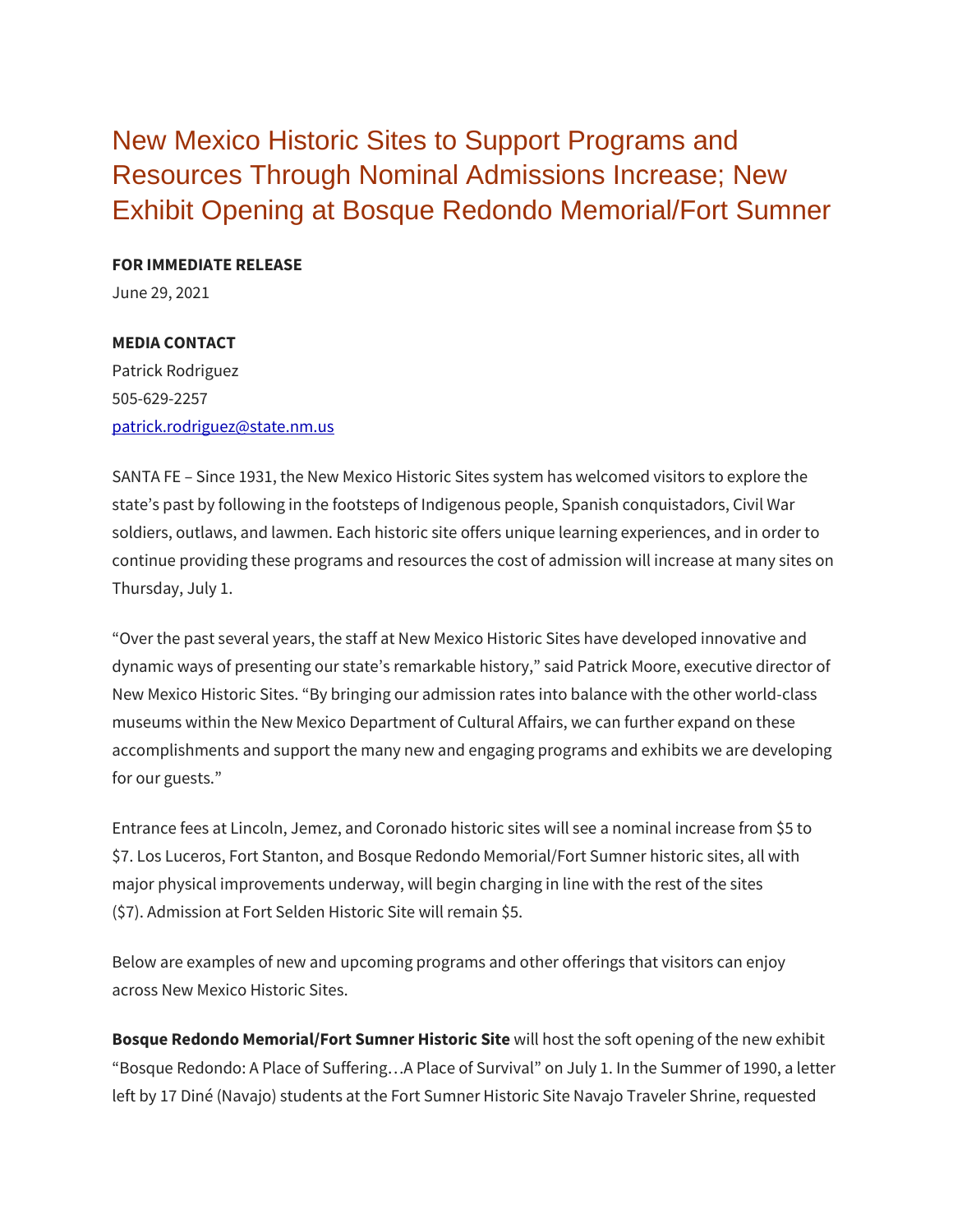that the true history of the Navajo Long Walk be told through the site's interpretation. This exhibition was designed through a partnership with the Navajo Nation and the Mescalero Apache Tribe. For the first time, this exhibit interpretation features voices from the communities most affected by this history in the form of oral histories (in English, Diné, and Ndé), contemporary quotes, and imagery to explain what life was like before, during, and after the Bosque Redondo Indian Reservation system.

"A Place of Suffering…A Place of Survival" uniquely incorporates the outside world to the inside gallery through the use of skylights and fiber optic light bundles. There are more than 10,000 light bundles, illuminated by natural light. Each bundle represents one Diné or Ndé individual who was forced to march to the Bosque Redondo Indian Reservation. The exhibition also features state-of-theart digital interactives including a Treaty of 1868 touchscreen to allow visitors to hear each page in the Diné language or explore how each article affected the Diné later in life, and another interactive that features a reflection touchscreen to engage audiences and to create a space where community feedback is directly included in the exhibition.

Beginning July 4, **Los Luceros Historic Site** will extend its hours from sunrise to sunset on the first Sunday of each month. During this time, entrance into Los Luceros will be free for New Mexico residents and includes access to the site's visitor center, historic buildings, trails, and picnic areas. The early morning and late evening are ideal for bird watching at Los Luceros, which boasts a large diversity of species including bald eagles, hummingbirds, migratory waterfowl, as well as one of the largest concentrations of flicker woodpeckers in New Mexico. Also, the edge of the Rio Grande on the property at sunset is an ideal location to view bats beginning their nightly feast. The extended hours are also a great opportunity for visual artists to capture more of the natural beauty of Los Luceros.

**Fort Stanton Historic Site** will soon celebrate its 14th anniversary as a state historic site, during which time the State Legislature has allocated hundreds of thousands of dollars to preserve the 240 acre property. At Fort Stanton, visitors can walk in the footsteps of notable figures such as Kit Carson, John "Black Jack" Pershing, New Mexico's Buffalo Soldiers, tuberculosis-era medical staff and patients, and others. Also, beginning on July 1, visitors to the area may purchase \$10 shared tickets, which grants access to both Fort Stanton and nearby **Lincoln Historic Site**.

Lincoln features the permanent exhibit, "Voices from the Past: The Story of Lincoln." At the historic site, visitors have access to six buildings and museums, including the historic Lincoln County Courthouse, where Billy the Kid made his famous escape 140 years ago.